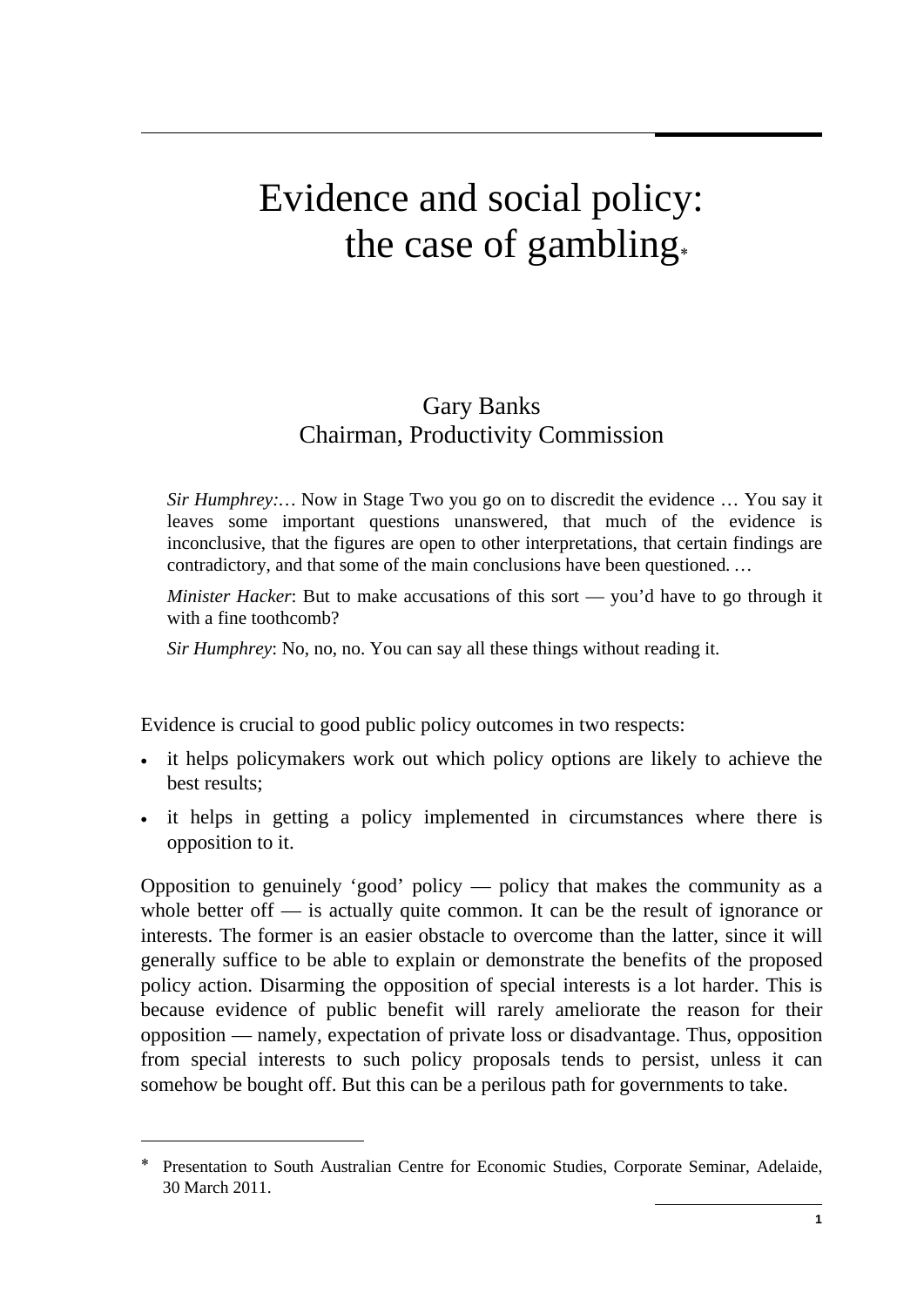In such circumstances, credible evidence of the potential gains from policy change can play a vital role. It can provide government with ammunition to counter the claims of special interests, as well as alerting the beneficiaries of the proposed policy to what is at stake for them — thereby creating a more active political constituency for change or reform.

In short, evidence about the public interest is the friend of the reformer and the enemy of vested interests, who will accordingly often seek to undermine it in an attempt to preserve the perceived legitimacy of the status quo.

Thus, as many here will appreciate, the story of structural economic reform in Australia has been a story of the effective building and selling of evidence about the need for reform and how it should be advanced. It represented the triumph of public over private interest — reversing previous experience — and has yielded substantial rewards to the Australian community.

# **Social policy is harder**

Evidence has played a less central or dramatic role in the evolution of social policy in Australia, at least until relatively recently. Many policies have been devised without much evidence or even close analysis. As I have previously remarked, perhaps the most calamitous instances were the policies introduced some four decades ago that simultaneously made it harder to employ Indigenous people, while making it easier for them to get by without work, the consequences of which are all too evident today. However, there are many other illustrations from areas such as welfare and community services, public health and education.

Social policy is often directed at equity goals, and reflects the (changing) norms or values of society. It is thus inherently more value laden and 'political' than much economic policy, and it can evolve in new directions. The focus tends to be on doing good or avoiding obvious harms to people — on the *ends*, rather than detailed assessment of alternative means.

It is also the case that the potential payoffs from alternative social policy measures can be very hard to evaluate in advance. Theory is often not settled and evidence can be difficult to collect, and rarely definitive. There are several dimensions to this evidentiary challenge.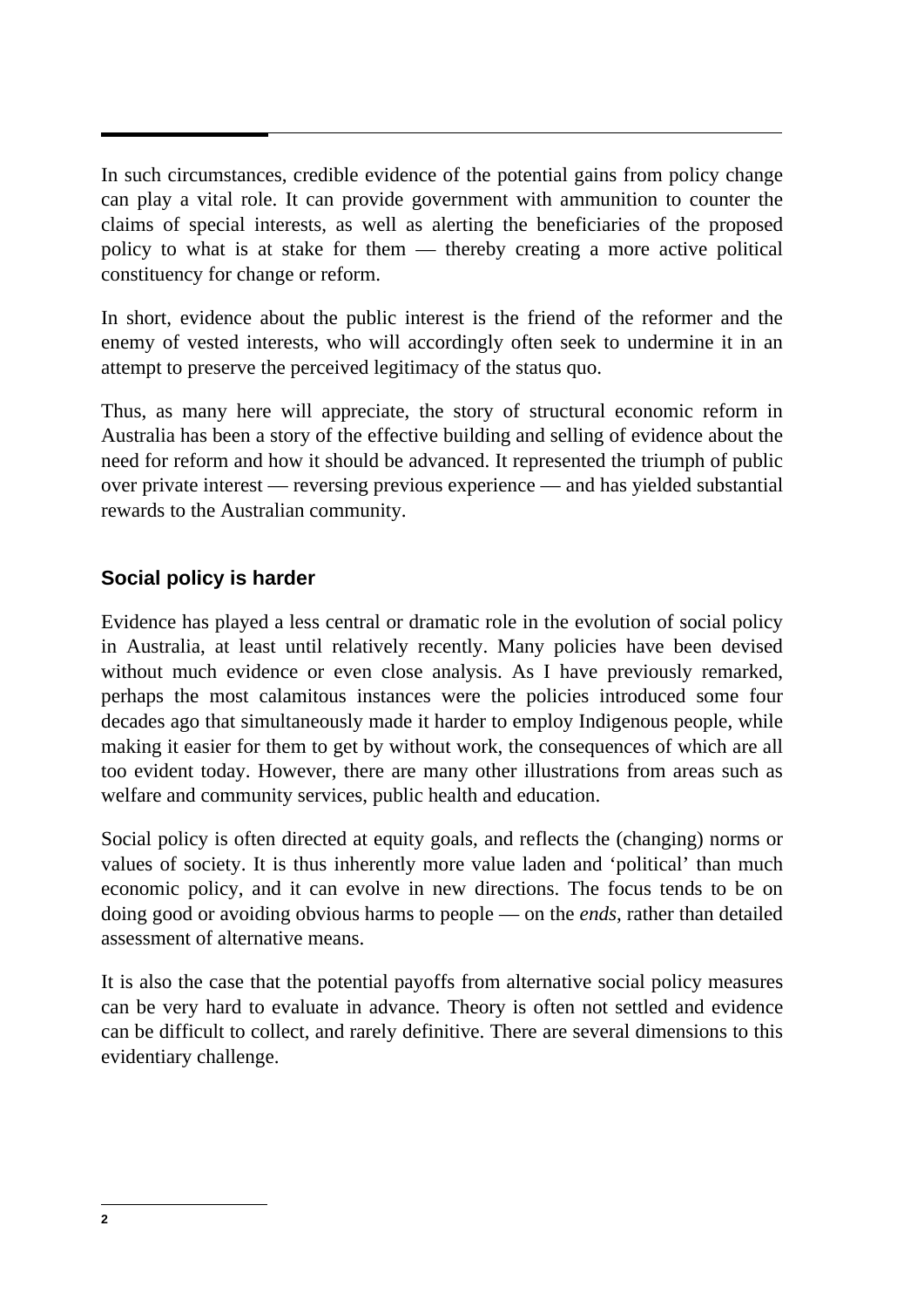#### *People are complicated*

As shown in the behavioural economics literature, people's actions can reflect complex preferences and motivations, which make it hard to predict the impacts of policies. Blood donations are a classic illustration. People are strongly motivated by altruism in donating blood, but periodically there are shortages in blood supplies. In the United States and some other countries, this led to money being offered. However, payment undermined altruistic motivations, with the seemingly perverse effect of partly crowding out donation. Moreover, donors induced by payment had a higher risk of transfusion-transmitted infections, affecting blood quality. (In fact, the evidence suggests that paid donation need not have undesirable consequences if artfully presented and structured. But the point is that policy formulation in such areas needs to be much more subtle than might be expected).

#### *Collecting good data is difficult*

It is often hard to get salient data about impacts of policies or about people's behaviours. There can be significant ethical and privacy issues in acquiring evidence. For example, inquiries into suicidal ideation may strengthen those ideas. Or there may be a conflict between the obligation to maintain respondent confidentiality and disclose revelations to others (such as child abuse). Such issues do not usually pervade other areas of policy research. An additional barrier to understanding problems that might invite social policy responses in areas such as domestic violence and drug use is that people often hide stigmatised behaviours.

#### *Policy outcomes can take a while*

In addition, there can be particularly long lags before the efficacy of some social policy initiatives can be determined. For instance, the HighScope Perry pre-school experiment in the USA assessed the impacts of a intensive education for at-risk children from poor areas. The follow-ups undertaken when the children were adults were key to detecting much of the benefits from the program. But the cost of such longitudinal studies is high and often they are too slow to meet policy design needs.

#### *Hard to compare 'like with like'*

It can be hard to apply the results from one policy to others, unless great care is taken to ensure that the policy applies in truly congruent contexts. For example, the Perry pre-school policy proved effective for underprivileged children, but was found to be less relevant for others. The detail matters. More generally, it is often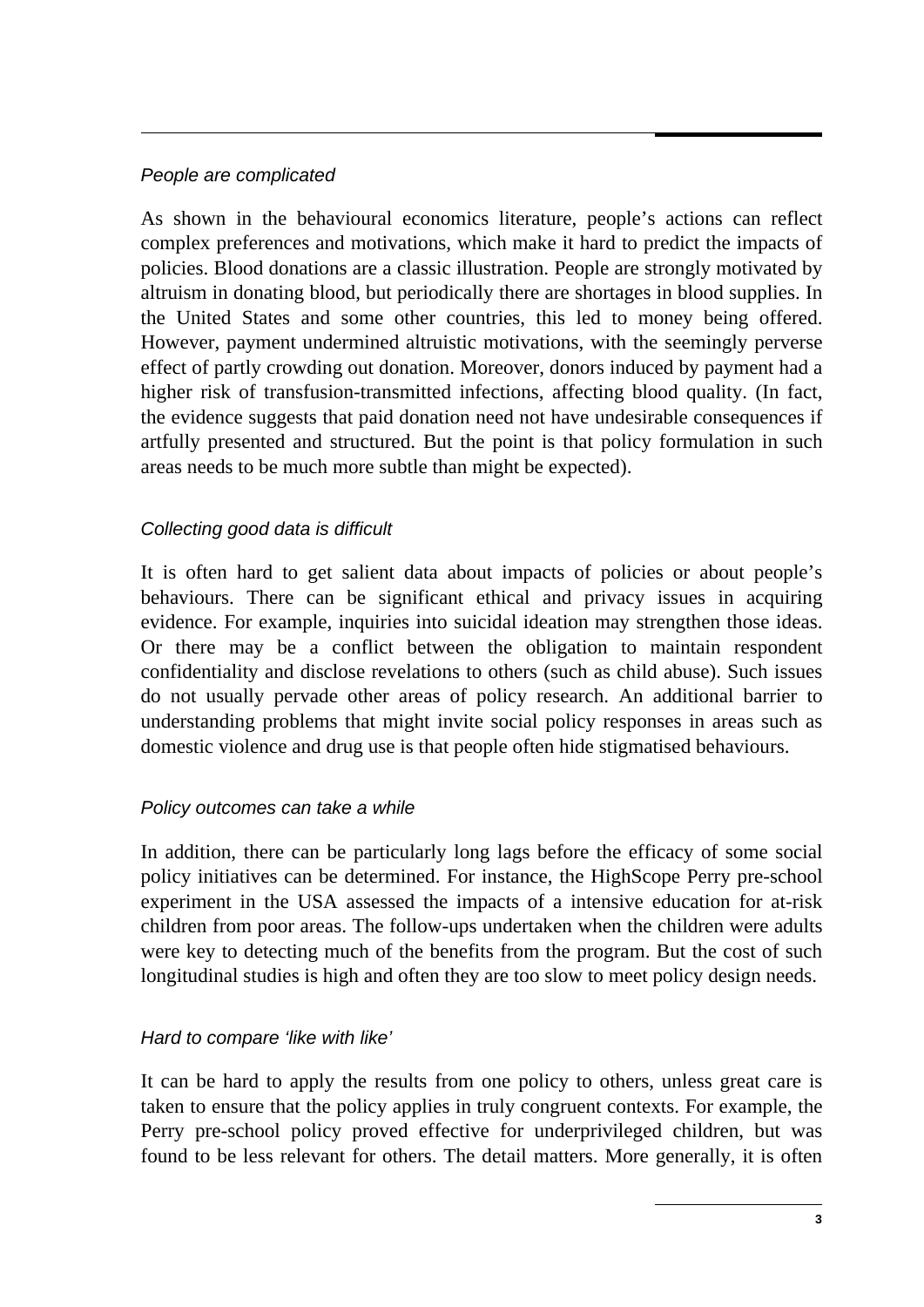hard to confirm causality simply based on correlation between an 'outcome' and some factor amenable to policy change.

## *Assessment often must depend on what people say*

In many areas of policy, outcomes can be readily observed. But in some areas of social policy measurement — for instance, people's emotional states, or their satisfaction with community services — the information available is mostly based on self-assessment. While this is subjective, it can still constitute legitimate evidence. But it has to be carefully collected and interpreted — particularly where dependent on recollection. It is not like measuring salinity in the Murray River!

## *Intangible and value-driven tradeoffs*

Social policies, like other policies, often have multiple impacts, but their relative importance can be much harder to weight. For example, a social policy might promote equity, but reduce some peoples' job prospects. It is hard to assess the total impact without valuing each different component.

Moreover, views may differ about what constitutes a 'benefit' in areas where community norms are evolving. For instance, at one time a policy that incidentally increased female workforce participation would have been seen as a bad outcome, whereas currently it would be seen as a good one. (Prior to the mid-1960s, a woman in the public sector was required to resign when she got married.)

# *A reasonable standard of 'proof' is called for*

So if not quite 'dancing in the dark', social policymakers have access to imperfect and hard-to-interpret evidence, and they must often make their moves in the shade. Some might say that imperfect evidence should mean *no* policy action until there is greater certainty. In many cases, this is a reasonable rule of thumb. Its underlying premise, however, is that the consequences of wrongly adopting a poor policy (a false positive) are likely to be more costly to society than the consequences of wrongly rejecting a good one (a false negative).

But in some social policy areas, the potential cost of false negatives — not acting when it would have helped — could be much higher than false positives. In such cases, a precautionary approach may be called for, requiring a lower standard of evidence, or even reversal of the onus of proof. The telling issue for making a policy decision may not be the evidence for action, but the evidence for inaction.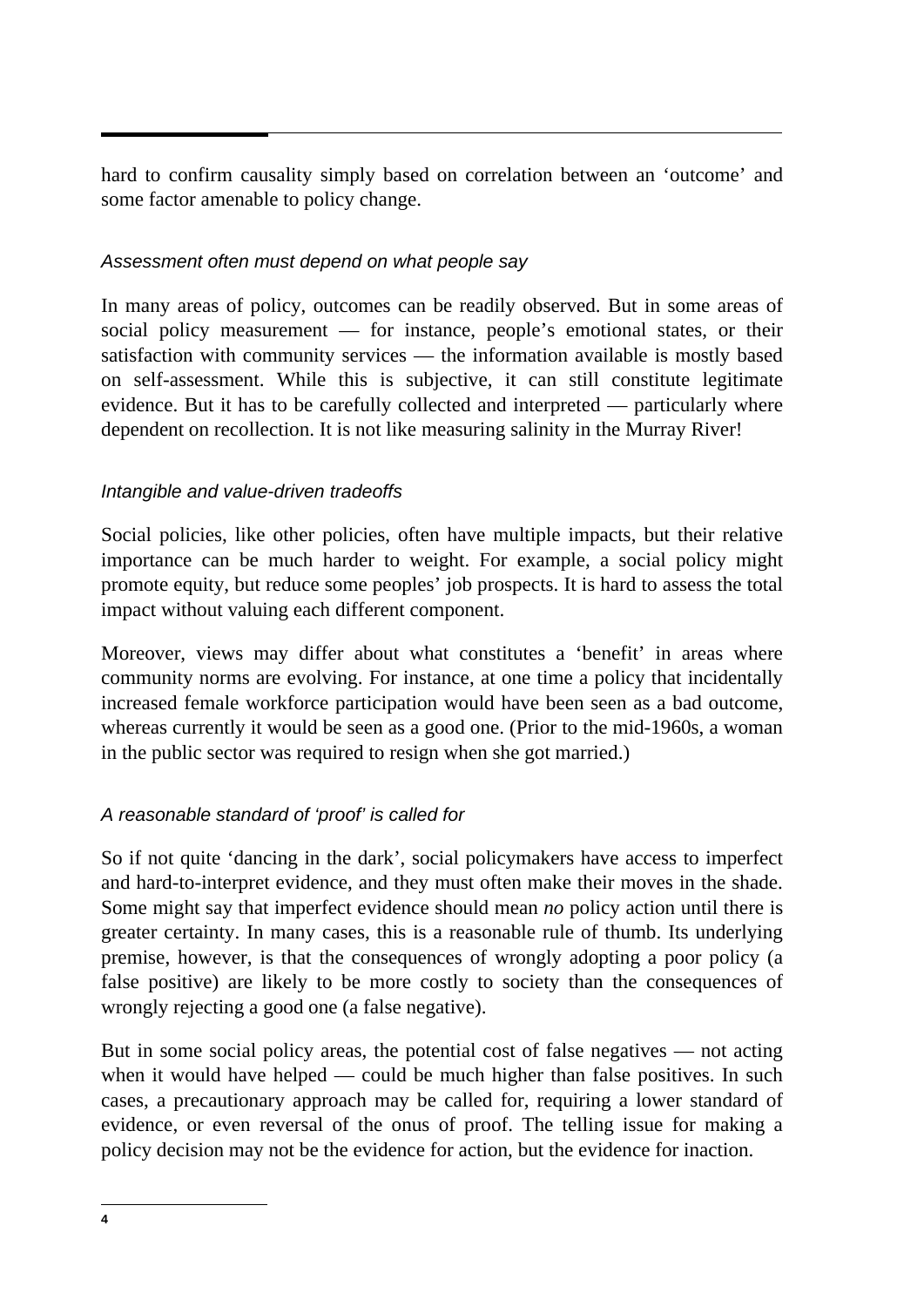The issue, therefore, is not the desirability of evidence *per se* — but the extent and nature of the evidence required to preserve the status quo or to make a policy change. The test in social policy needs to be more akin to the test in civil law 'on the balance of probabilities', than the criminal law's 'beyond all reasonable doubt'; though with the proviso that outcomes should be monitored to verify the verdict.

# **The case of gambling policy**

This is all highly relevant to the history and evolution of policies concerned with gambling. For many years, the various forms of gambling were either illegal or heavily constrained in Australia, notwithstanding some variation across states and territories. This essentially reflected community norms, with gambling generally seen as a 'bad thing' or, at best, a 'questionable pleasure' (as a senior executive at Tattersall's once put it).

The extensive liberalisation of poker machine gambling which occurred through the 1990s was not the result of new evidence about the social effects of gambling. Rather, liberalisation was mainly driven by pressure from the gambling industry itself, in a policy environment that was more receptive to market forces, together with the desire for tax revenue by governments — buttressed by the mistaken view that more gambling would create more jobs.

This illustrates the special difficulty of achieving good public policy when it comes to gambling. It not only faces all the difficulties of an evidence-based approach that are inherent to social policy, it also faces the political difficulties that stem from strong vested interests. It is hard to think of another area of social policy where this combination of obstacles is so marked. Indeed, gambling has often been seen as industry or regional policy as much as social policy, with this confusion often also being present in administrative arrangements.

Evidence is thus both very important to achieving gambling policies/reforms in the public interest and very hard to assemble. In its 1999 Inquiry, the Commission had the benefit of little evidence other than what it was able to generate itself, including through surveys. It accordingly recommended that evidence be collected through trials and other means for a number of policy measures that it considered prospective on prima facie grounds.

Returning to the field a decade later, we were disappointed to find that although many research studies and policy initiatives had been undertaken, few had been directed where they were likely to do most good. Different jurisdictions had commissioned a number of prevalence studies, and there was considerable research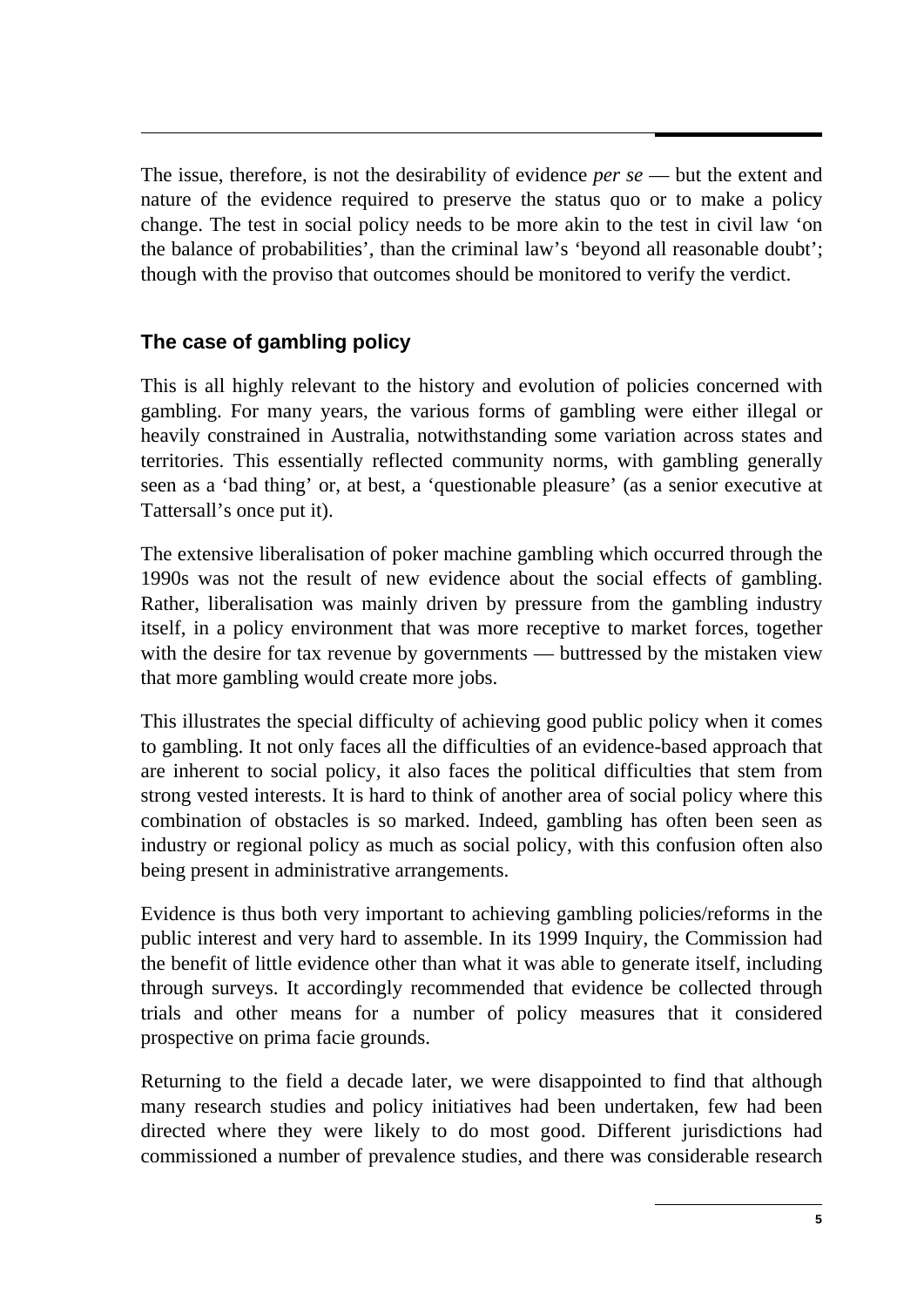into the behaviour and traits of 'problem gamblers'. But methodologies lacked consistency and key data and indicators were not always presented.

Evidence on the effectiveness of alternative harm minimisation options has been a particular weakness. In the case of gaming machines, where the social costs loom largest, there have been few targeted trials to assess the impacts of machine design features — where harm minimisation has the most potential. Where trials have taken place, their scale and design have often detracted from their policy usefulness.

All this has provided fertile ground for the selective use and mis-use of data. Perhaps the most egregious example has been Clubs Australia's selective use of data from surveys with different methodologies to falsely claim that the prevalence of problem gambling had been greatly reduced. (Careful analysis by the Commission, allowing for different survey characteristics, suggests at most a small decline.) The industry has also cited research results for weak policy measures in arguing against stronger variants. And it has argued that large revenue losses would result from recreational gamblers being 'put off' by the more effective harm minimisation measures, when in reality their revenue comes predominately from a small group of big spending 'regulars' — a large proportion of whom are likely to be experiencing significant problems.

Further, most of the harm minimisation measures that were introduced by governments in the decade between our inquiries had little evidence to support their efficacy, let alone cost-effectiveness. Indeed, we found that virtually no machine design change with an *a priori* likelihood of effectiveness had been introduced in any state or territory. For example, there is little evidence that requiring clocks on machine displays would ameliorate the disorientation of people playing gaming machines (most of whom have watches). Governments have introduced short periods of machine shutdowns, but these are mainly in the early hours of the morning, and do more to facilitate the work of cleaners than to reduce harm to consumers. The measure that had the biggest impact — smoking bans in hospitality premises — was only incidental to gambling policy.

This illustrates the double standards displayed by the gambling industry when it comes to evidence. The industry essentially owes its existence and current size to the lack of an evidence-based approach to liberalization, which has resulted in extensive 'community-based gambling'. It subsequently protested only a little at the lack of evidence for most of the (ineffectual) harm minimisation measures introduced over the past decade, despite their compliance costs. But it has been insistent on high standards of proof for measures that promise to be effective. One major industry group even suggested that no measure should be introduced if the possibility of error was more than 1 in a 1000!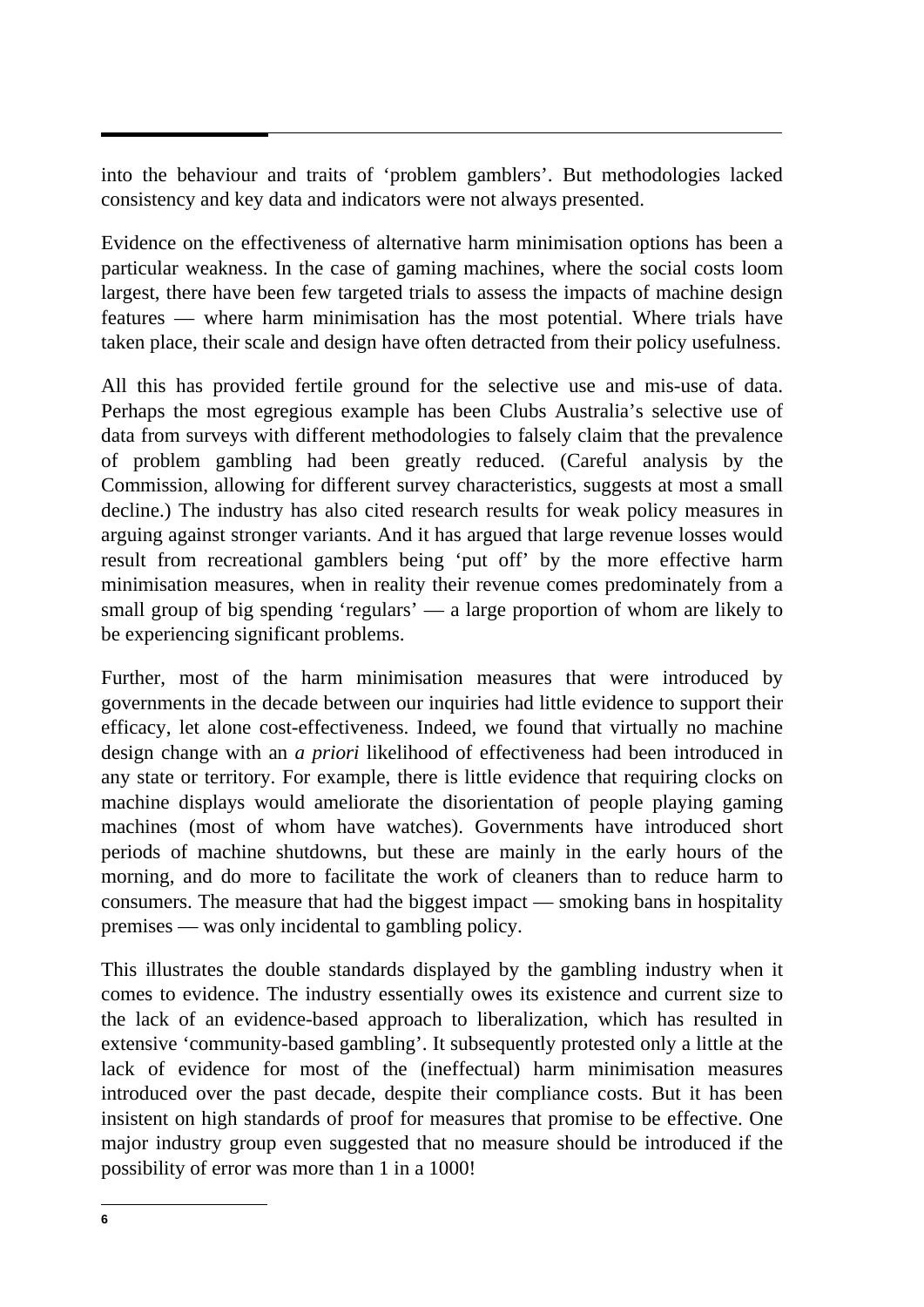## *The Commission's pursuit of evidence*

Some degree of uncertainty must be present when devising policies in an area as complex as gambling. As noted, policy has to weigh up the risks of introducing an ineffective measure with the risks of failing to introduce a measure that would have been effective. Minimising one risk necessarily maximises the other. For this purpose, rarely will any one source of evidence be sufficient in itself, especially given the data deficiencies just described. In informing its judgments about these risks and the most appropriate policies, therefore, the Commission used a 'triangulation' approach, drawing systematically from a range of sources. These included:

- analysis of the unit records of seven major surveys that investigated gambling behaviours and impacts. The data enabled the Commission to analyse the types of harms affecting different categories of gamblers, their gambling behaviour and (from some surveys), the strategies used by gamblers to address risks to themselves
- our own survey of people receiving counselling assistance, conducted with the cooperation of counselling agencies throughout Australia
- consultations with government bodies in the United Kingdom, New Zealand and Norway about significant changes in their gaming machine (and related) policies, and their impacts
- unit record data from one large club in Sydney detailing the playing styles and losses of thousands of players
- national data disaggregated by state and territory on expenditure, turnover and other aspects of gambling over time
- extensive consultations with leading experts in gambling research and policy in Australia and overseas
- discussions about the functioning of gaming machines with monitoring agencies, gaming machine manufacturers and other technology providers. Several regulators also provided technical and cost advice, as did ATM operators in gambling venues
- unit record data from the Worldsmart pre-commitment trial in South Australia
- • Australian and overseas academic literature on gamblers' behaviours, harm minimisation measures, and treatment efficacy, and theory about the behaviour of different types of gamblers and insights into their likely responses to different policies
- last, but not least, extensive consultation with all stakeholders, involving visits, public hearings and evidence from 422 submissions, including detailed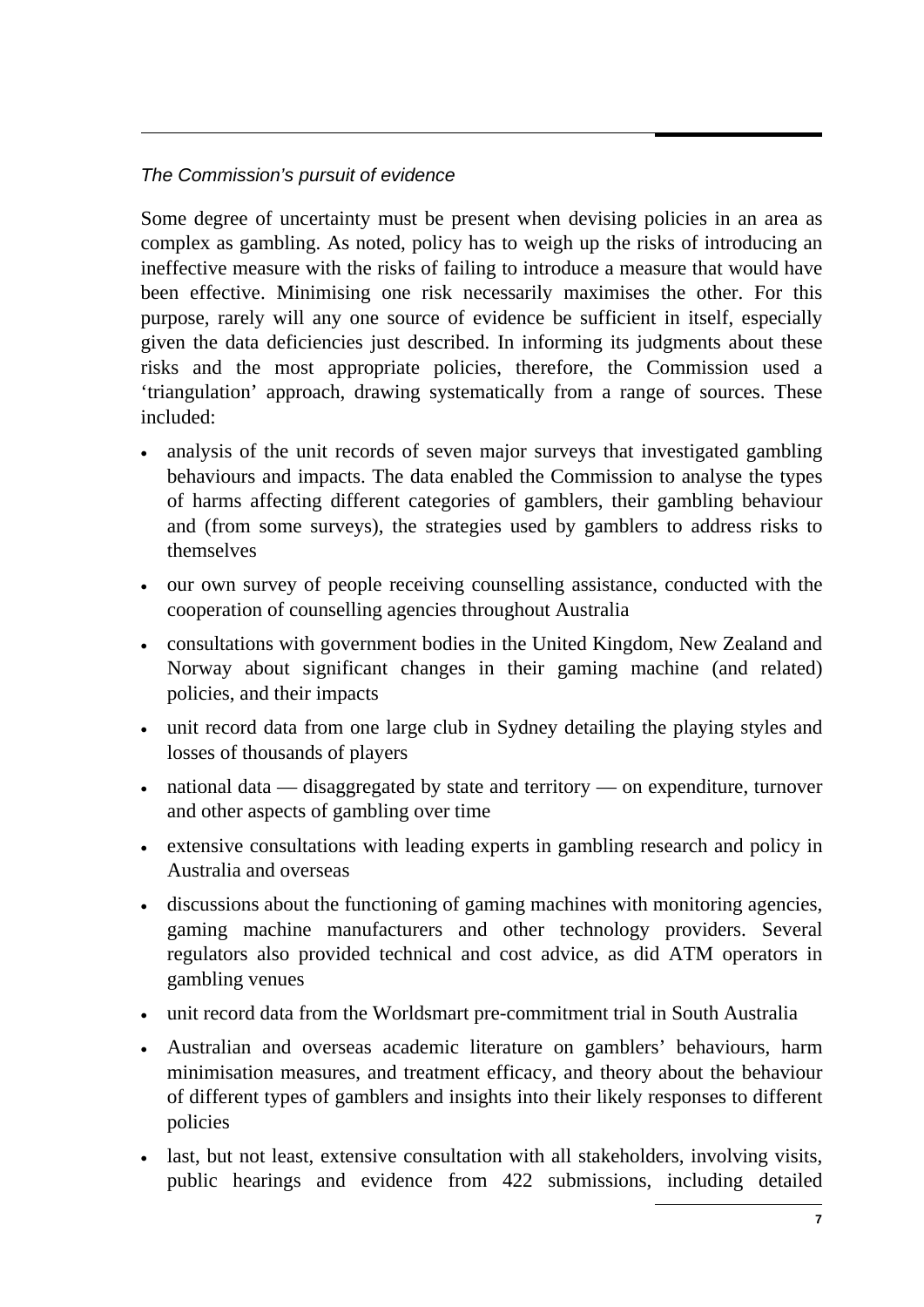responses to our preliminary findings and recommendations, well ahead of our final reporting deadline.

The Commission used evidence from such multiple sources to assess the likely effectiveness of particular measures in reducing harm, the extent to which different measures would affect people not experiencing harm, the practical aspects of administering any arrangement, the costs of measures, and the appropriate pace of implementation given those costs and benefits. As a result, we felt sufficiently confident about the likely payoffs to recommend a number of significant measures. However, where significant uncertainties remained, we recommended trials or proposed measures in a form that could be readily monitored and adjusted.

# **Why is gambling a policy 'problem'?**

Many people see gambling as part of a social night out, or as a cheap dream of transforming their lives with a big prize. Most spend little, but people spent (lost) around \$19 billion in total on gambling in 2008-09, which is around the same as purchases of motor vehicles, and 40 per cent more than retail alcohol purchases. All things being equal, this reveals strong consumer preferences for gambling. Meeting this demand comprises the major source of economic benefits from the gambling industry.

But of course, all things are not equal. Some people experience significant harm from some types of gambling, particularly electronic gaming machines — the 'pokies' — and this distinguishes gambling from most other recreational activities. It also explains the community's ambivalence towards it. A national survey found that three-quarters of Australian adults thought gambling did "more harm than good" — a view unlikely to apply to most other (legal) recreational pursuits.

Adverse impacts are experienced by many people in different ways and to differing degrees. For some people — 'problem gamblers' — they can be intense, involving major personal and family impacts (depression, suicide, financial hardship, relationship breakdown) and community problems and costs (fraud and other crime, social welfare and other government services).

Based on the accepted screening methodologies, the estimated number of problem gamblers ranges around 115,000 people (0.7 per cent of the adult population) with another 280,000 (1.7 per cent) at 'moderate risk'. On the face of it, these numbers — or at least the percentages — appear 'small'. This interpretation is fostered by the gambling industry, which often characterises any social problems as being confined to just the irresponsible few.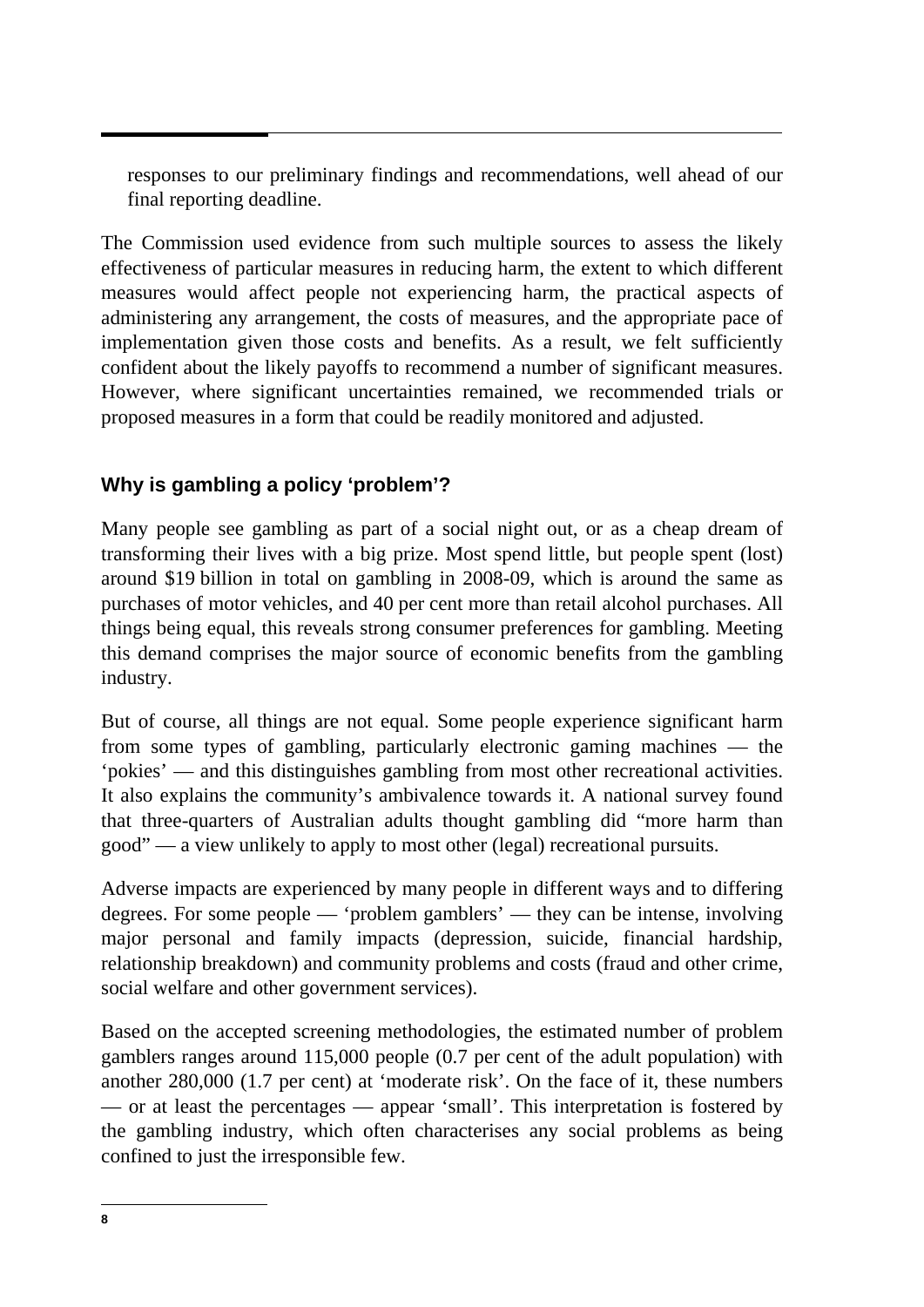However, small population prevalence rates do not mean small problems for society. (We do not regard mountaineering or drug-taking as safe pursuits on these grounds, for example.) Moreover, population prevalence rates mask the real risks. The risks for lottery players are low, as they are for sweeps and bingo. However, the Commission estimates that among those who regularly play on gaming machines, around 15 per cent are problem gamblers with an additional 15 per cent at risk. And pokie players are estimated to account for 75-80 per cent of all problem gamblers.

Moreover, problem gamblers play for longer intervals and at much higher intensity (spending rates) than other regular players, so it should come as no surprise that they also account for a disproportionately large share of the people 'on the floor' at any one time, as well as of total losses or industry revenue — our 'triangulated' estimates ranged around 40 per cent. This is also consistent with the 'reality check' provided by the records of spending by loyalty card members at a large Sydney club – with 0.5 per cent of members accounting for one-half the club's total gaming revenue, and 2 per cent accounting for nearly 80 per cent. (This is well beyond the '80:20 rule' that is said to apply in some other areas of business). The club's records show that one player actually lost \$210,000 in just six months, averaging \$600 per hour played. While neither that person nor other 'big spenders' are necessarily problem (or at-risk) gamblers, the evidence correlating problems with amounts lost suggests that many would be.

The large spending of problem gamblers has major implications for the social costs of gambling and the likely efficacy of 'light-handed' regulation, or self-regulation. And it has been strongly disputed by segments of the industry. The Commission was therefore careful to document its methodology, to use a variety of sources less susceptible to the difficulties posed by gamblers' inaccurate recall and to give ranges of estimates. Even the lowest point — a share of 20 per cent of total gambling losses arising from problem gamblers — is sizable, amounting to some \$2.5 billion.

Clubs Australia has argued that problem gamblers' spending share is much lower than the midpoint of 40 per cent found in the Commission's analysis of multiple surveys. They did so by selectively using our statistics, finding a problem gambling share of 'only' 16 per cent. But this implicitly presumes that problem gamblers' self-assessed spending is accurate whereas that of all other gamblers is under-stated. The reverse (and equally arbitrary) assumption would elevate problem gamblers' share to considerably more than 40 per cent. (As an illustration, in the NSW 2006 survey, the Clubs Australia approach yields a problem gambling share of 18 per cent, whereas the alternative yields a share of 66 per cent).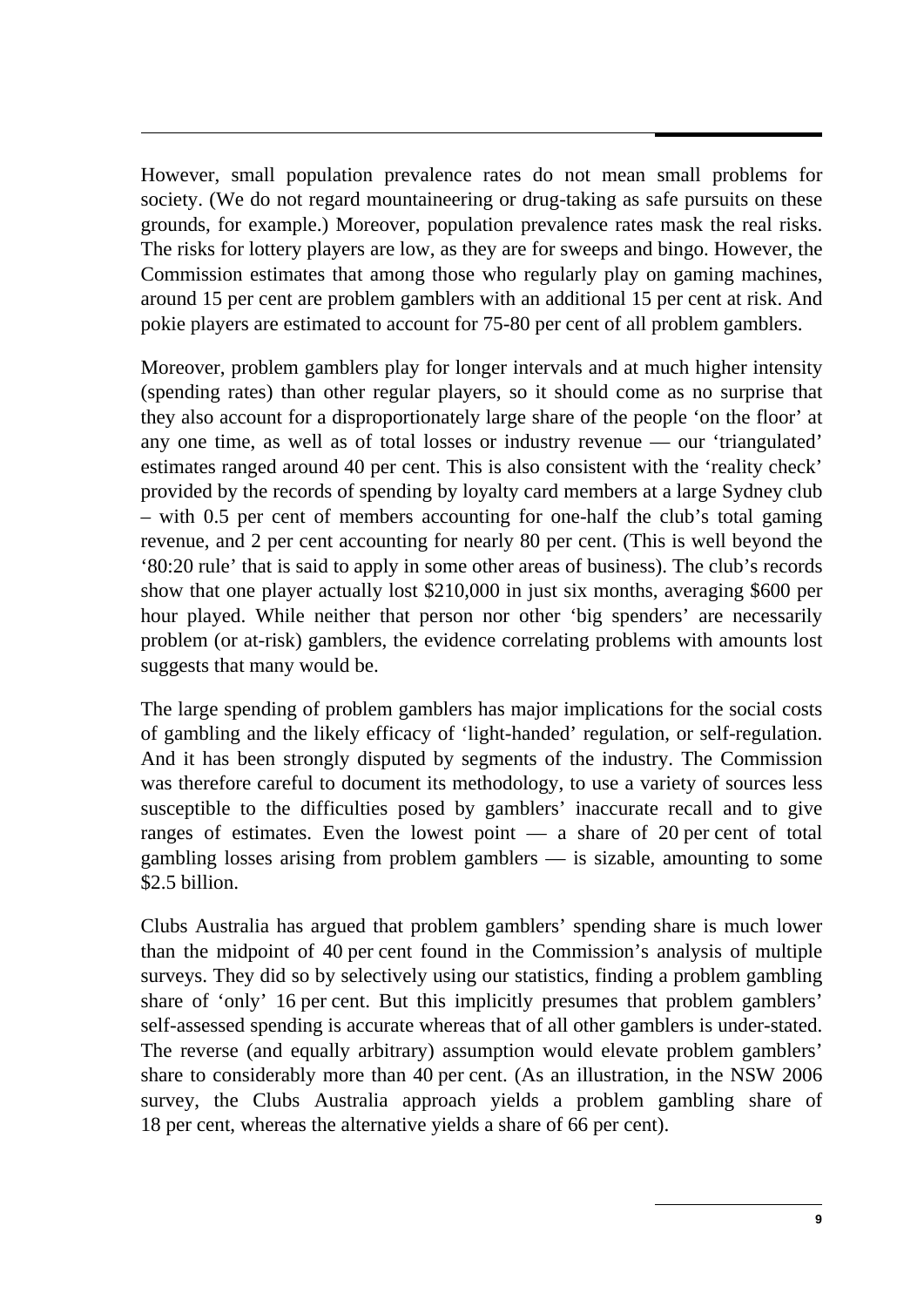#### *Estimating costs versus benefits*

The Commission estimated both the costs and benefits of gambling. The benefits were derived from the estimated 'consumer surplus' — a measure of people's enjoyment of gambling — and from tax revenue. The Commission did not separately measure 'production' benefits since the evidence is that these are small. The major reason is that gambling displaces other production and employment, which would benefit from any contraction in it (and this is confirmed by empirical models of the economy).

On the cost side, the calculations included a share of the 'excessive' losses experienced by problem gamblers (where the usual concept of consumer surplus does not apply), and the impacts on their relationships, work performance and emotional wellbeing. The calculations also took account of broader social impacts, such as crime, noting that the major documented source of fraud is gamblingrelated.

Such costs are obviously hard to estimate with any precision. The Commission's estimates ranged from just under \$5 billion to around \$8.5 billion. The lower number is based on the most conservative assumptions and the lowest estimates of problem gambler spending. But the whole range is likely to be an underestimate of the total social costs to the extent that it excludes harms that cannot readily be costed (like suicide) and impacts on other gamblers, including the significant proportion 'at risk'.

The benefits are also large, lying somewhere between \$12 billion and \$16 billion annually. These suggest that gambling produces a net social benefit for Australia overall. Some have taken that to mean that no policy change is therefore required. However, the aggregate net benefit numbers include the more benign gambling forms, such as lotteries. The range for gaming machines alone includes a net social cost at the low end. More importantly, from a policy perspective, the issue is whether a *bigger* net benefit could be achieved by devising policies that reduce the social cost, while preserving most of the benefit. The magnitude of the costs suggests that even measures of modest efficacy could yield substantial dividends for society.

## *Not (just) a 'medical' problem*

In framing a policy approach, it is important to recognise that 'problem gambling' is only at the pointy end of the adverse social impacts. As just implied, the problems are far more extensive than those affecting this group of people. While the prevalence *rate* of harm is much lower among non-problem gamblers, the absolute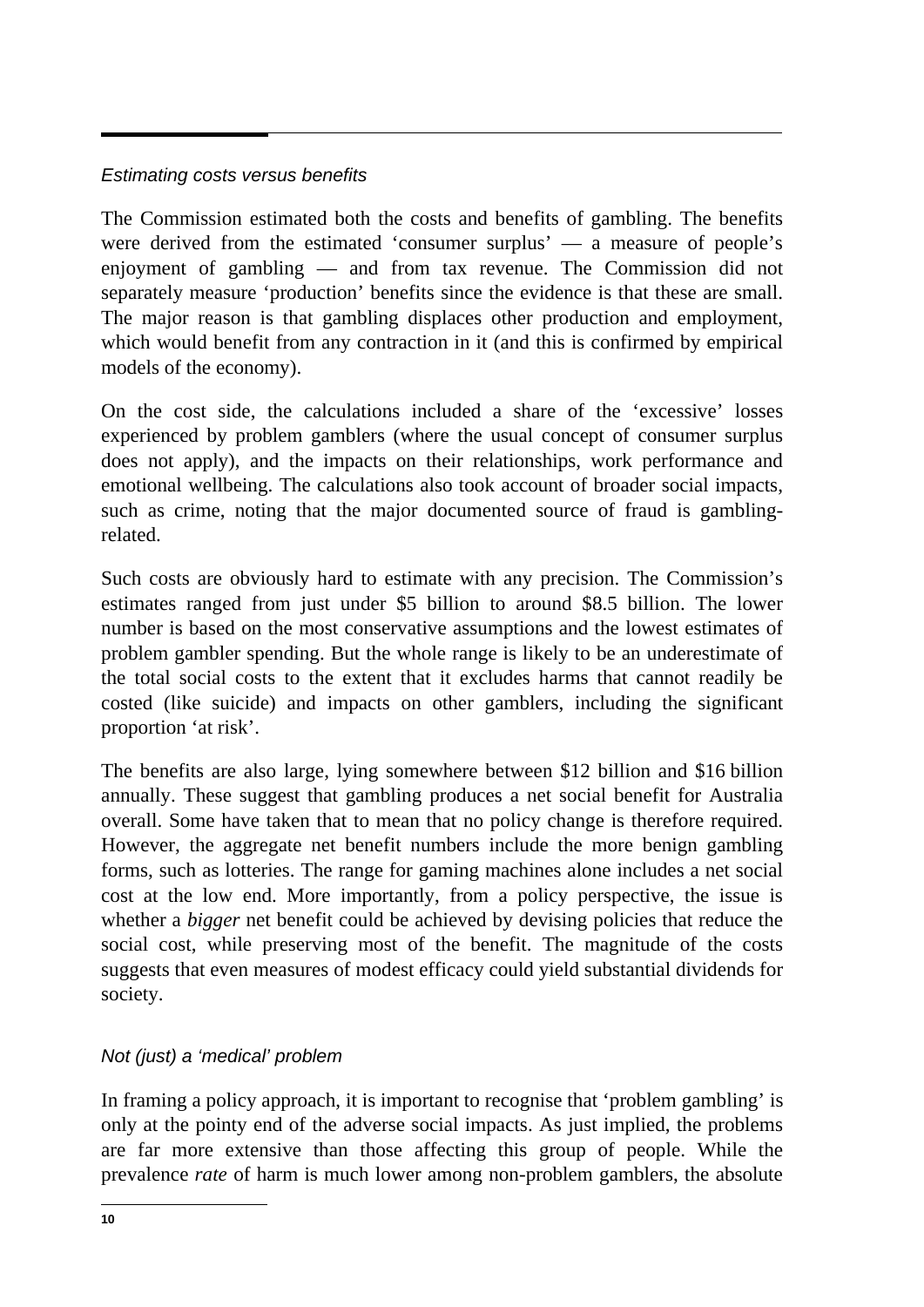*number* of people experiencing some form of harm is high, because the population of recreational gamblers is large. Indeed, 'non-problem' gamblers sometimes account for more than half the people affected by specific harms (such as health problems resulting from gambling). Moreover, many people have trouble understanding the nature of the gambling 'product' and its likely 'price'.

Gambling is therefore best seen through a public health or consumer policy lens like alcohol, drugs and other socially 'risky' activities. Such an approach does not just take account of the traits of a person that may predispose them to problematic play, but also considers how gambling technologies, venue behaviours and other aspects of the gambling environment can contribute to bad outcomes.

#### *Gaming machines should be the main focus of harm minimisation*

Modern electronic gaming machines have come a long way from the old 'one-armed bandits' that were once the preserve of NSW clubs. Modern machines offer much higher levels of playing intensity and much greater ease in loading up the machines with cash. Sometimes referred to overseas as 'Australian-style' machines, they allow repeat bets at rates far in excess of other gambling forms, such as wagering, roulette or blackjack. It is easily possible for someone to play up to 1000 separate games every hour. This partly explains why gaming machine expenditure as a share of household income roughly doubled from the 1980s to the 2000s in NSW, despite the 'maturity' of its gaming market — that state having introduced pokies in the 1950s.

A modern two-cent machine allows people by definition to bet as little as two cents every button push. But by betting on multiple 'lines' and with multiple credits per line, gamblers can end up wagering \$10 every few seconds. Based on data provided by the makers, Commission researchers simulated a machine currently in the market to understand the outcomes from playing. It found that people could 'expect' to lose \$590 per hour of play if they staked \$10 per button push at an average speed of 5.5 seconds per button push. Someone with a quick 'trigger finger' could expect to lose \$1050 an hour, with the most common outcome being a loss of \$1750. These losses bear no comparison with any other form of (legal) entertainment in community settings. As noted, the Commission has evidence of gaming machine players losing tens of thousands of dollars in a few months.

In addition, people playing the pokies often do not understand the 'price' of the games, which admittedly is not easy to work out. There are also widespread faulty cognitions (such as a belief that machines can 'run hot or cold' or the view that successive losses must be followed by successive wins). Some of the design elements of machines — such as frequent but irregular prizes — facilitate loss of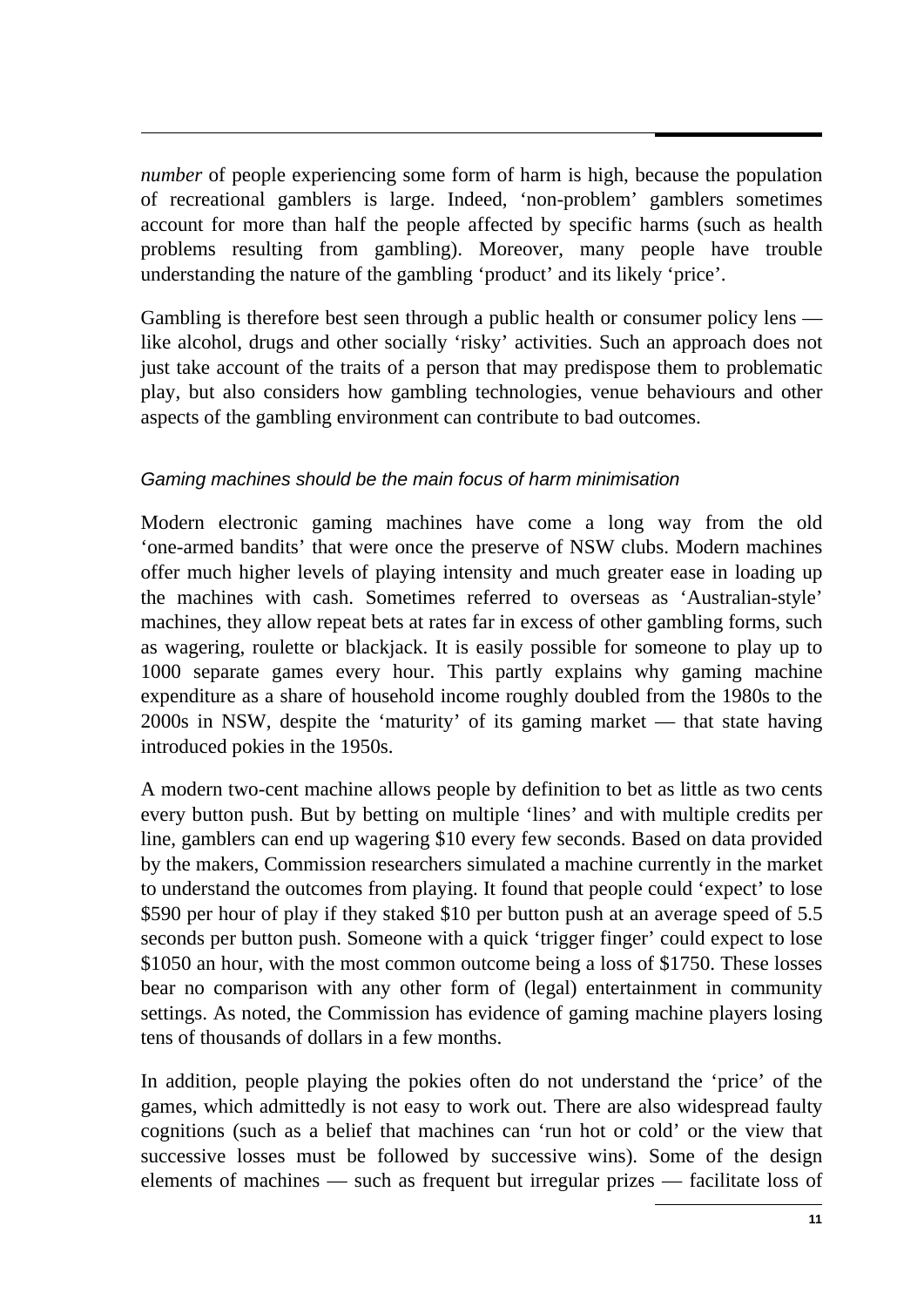control through their operant-conditioning effects ('human skinner boxes' as they have been called). Moreover, as noted, gaming machines are very accessible throughout the community, being available at most times of the day, within a few kilometres of everyone, and at venues that are routinely used for socialising.

# **Policy options**

As in other areas of public health and consumer policy, reducing harm for people who gamble requires a focus on two strategies:

- strengthening people's capacity for informed choice ('self-responsibility')
- moderating the hazardous features of the 'environment' in which people gamble.

These strategies go beyond reducing the prevalence of problem gambling, to include reducing the number of new cases (incidence), and reducing the impacts on ordinary consumers. They are underpinned by a more fundamental requirement for good regulatory governance, and institutional arrangements that can respond to risks as they emerge.

## **The Commission's policy trilogy**



The Commission's guiding principle in selecting measures within the three areas was to reduce the social costs of gambling without unduly detracting from its recreational value, thereby enhancing net benefits to the community as a whole.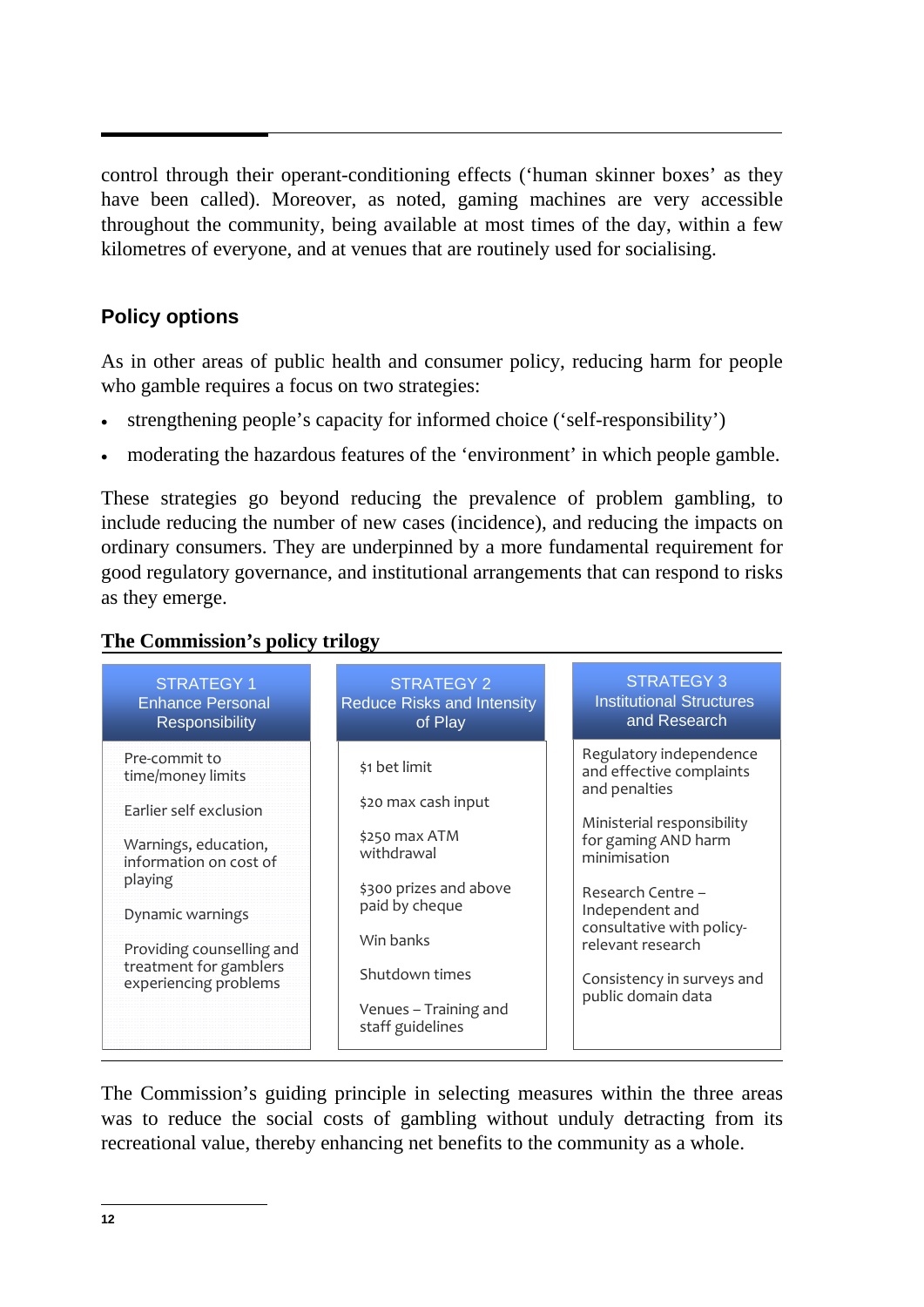The Commission recommended a raft of measures based on a significant body of evidence from different sources. Drawing on triangulated evidence, we assessed the potential effectiveness of each measure for the target population relative to its impacts on others, as well as considering potential implementation costs.

The Commission's evidence-based approach not only led us to recommend the measures indicated above; it also led us to reject others. For example, while we judged that imposing withdrawal limits on ATMs would be cost-effective, removing these machines entirely from venues was considered unlikely to be, given evidence of the likelihood of gamblers still accessing cash 'outside' and the costs of relocating the machines. And we found a case for further liberalisation in some cases – such as allowing the Canberra Casino access to gaming machines, with an equivalent reduction in machines in community venues, and allowing scope for Australians to legally participate in regulated online poker *card* games.

Perhaps the most important, as well as most contentious, of our harm minimisation proposals were:

- reducing maximum bets on gaming machines to one dollar
- introducing a 'pre-commitment' regime to all gaming venues in each jurisdiction.

The second of these recommendations has become the centrepiece of an agreement between Senator Wilkie and Prime Minister Gillard in the aftermath of the 2010 election**.** This agreement also requires the introduction of other recommendations, including incorporating 'dynamic warnings' and cost-of-play displays on gaming machines; and the \$250 limit on ATM withdrawals.

# **The dollar bet limit**

As noted above, most Australian gaming machines allow very high intensity play, leading to expected losses (or 'prices') that are out of kilter with their apparent recreational function. A direct way of affecting the losses and thus the 'problems' associated with gambling is to lower the maximum bet limit. The Commission recommended a dollar bet limit to replace the existing 'limits' of five to ten dollars.

This would still allow people considerable scope to choose their desired playing style (for example, how many lines they play versus how many credits per line). And the research suggests that such a spending constraint would not have significant impacts on recreational gamblers. For example, one survey suggested that only 12 per cent of recreational gamblers typically staked one dollar or more, whereas 50 per cent of problem gamblers did so. Data relating to loyalty card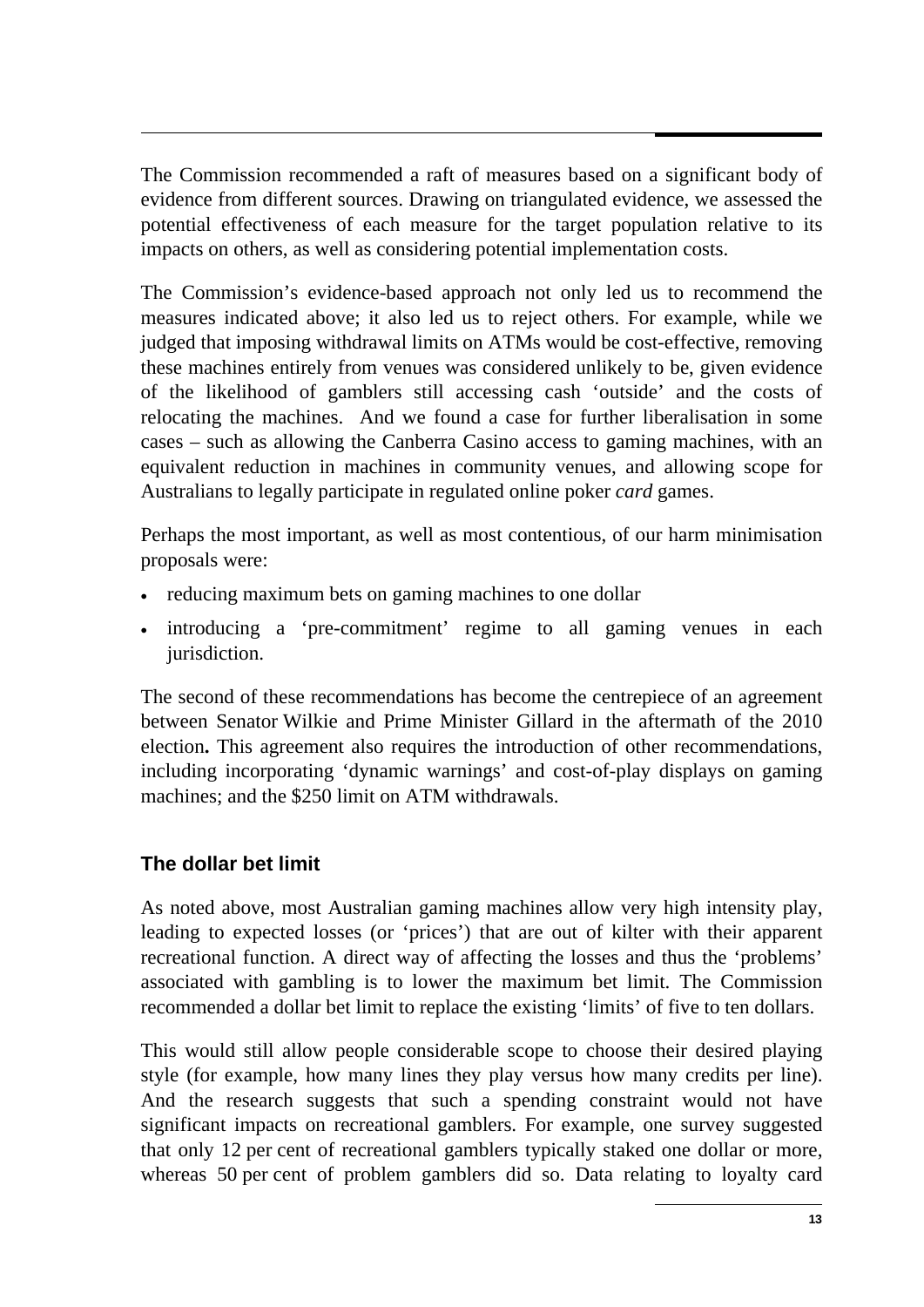players showed that 98 per cent of gamblers bet on average one dollar or less. And one regulator indicated that the average stake across all gamblers on a popular game was 50 cents.

Some have argued that problem gamblers would adapt to this constraint by playing longer. However, the only real-life test of the impact of reduced bet limits found that problem gamblers did not extend their playing duration. In any case, there is no feasible increase in player duration that could produce the same losses!

By itself, a dollar bet limit would obviously not resolve problem gambling, since losses could still exceed one hundred dollars an hour. But it would be likely to reduce harm for many, without inhibiting the enjoyment of others.

## **Pre-commitment**

Many gamblers find it difficult to control how much they spend when gambling. Not surprisingly this is most accentuated for problem gamblers, with around 90 per cent saying that they have difficulty resisting gambling. But significant numbers of other gamblers also face difficulties in limiting their play, their bet size, and keeping to a voluntary limit. In fact, of the total *number* of people who 'at least sometimes' experience difficulty in resisting gambling, 90 per cent would not be categorised as problem gamblers.

The goal of pre-commitment is to allow gamblers to set limits on their expenditure that are binding for a certain period and cannot be revoked during that period. The classical form of pre-commitment is drawn from the story of Ulysses, who tied himself to the mast so that he could enjoy the sirens' song without dashing his ship on the rocks. For that reason, these arrangements are sometimes referred to as 'Ulysses contracts'. In essence, pre-commitment is an aid to informed consent. It is also an ideal measure conceptually, in its targeting of the source of social cost.

Among other evidence in favour of such an approach, there is the testimony of problem gamblers in treatment, the strategies that gamblers are known to adopt in the absence of such a mechanism (such as wearing thongs when out, knowing that this would preclude entry to gaming venues) and the willingness of some to submit to the extreme sanction of self-exclusion (and the difficulties of arranging this).

An effective pre-commitment regime could accordingly be expected to have a significant take-up rate at *binding levels* over time, and thus also to have a significant impact on player losses and industry revenue. The industry has strongly opposed pre-commitment in its classical binding form, being more favourably disposed to voluntary arrangements.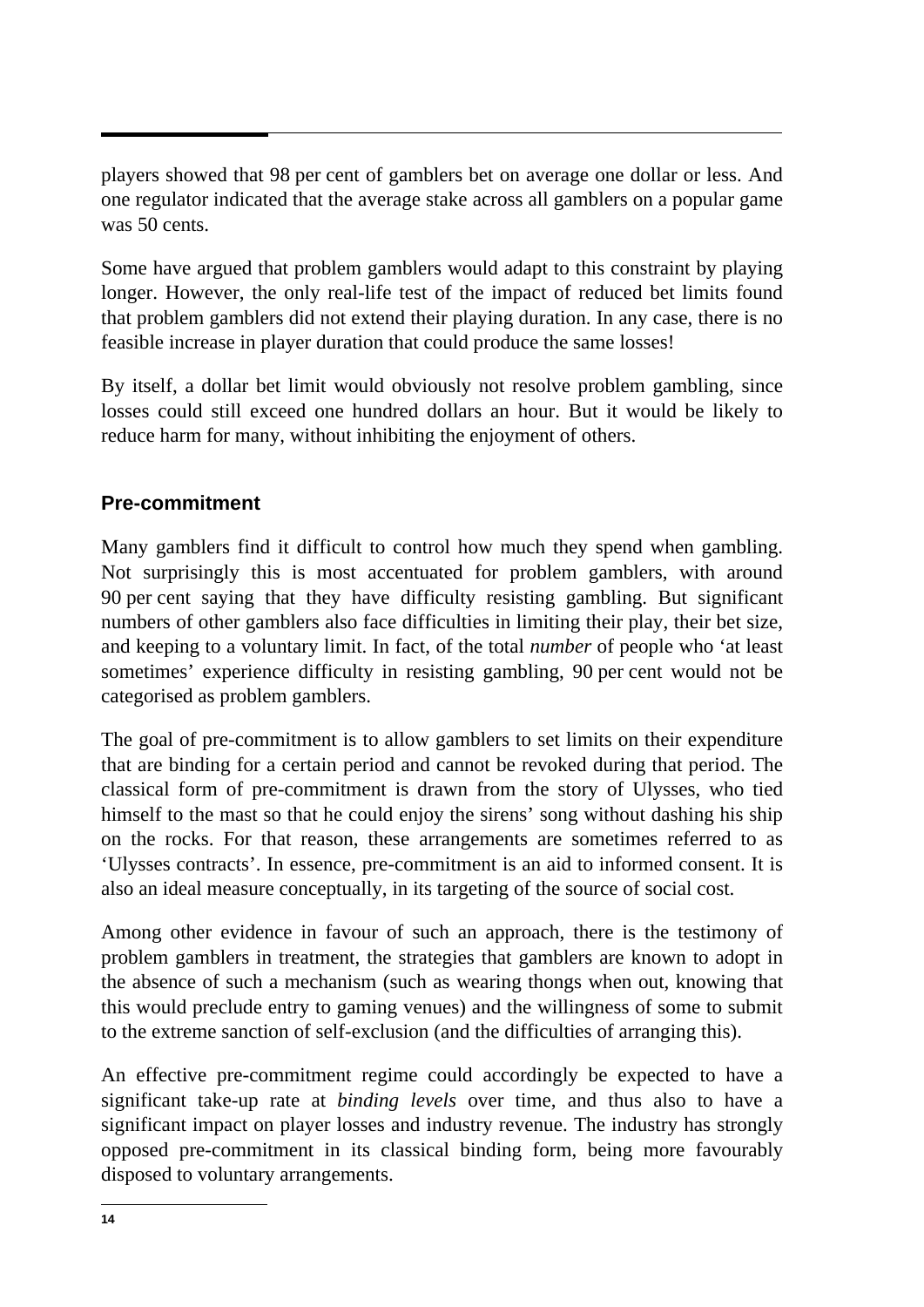## *Voluntary schemes have limited effectiveness*

The empirical results point to some benefits from voluntary pre-commitment. In one trial in South Australia, people reported greater adherence to desired spending limits, with problem gamblers reducing their spending (and time played) by more than other groups. However, overall, a relatively small group of players took it up — which was also the experience of trials in Queensland.

The relatively low take-up and the capacity to renege on any limits is the Achilles heel of voluntary pre-commitment. Like New Year's resolutions, partial or voluntary pre-commitment can prompt good intentions and some changes, but are easily circumvented. They are akin to tying Ulysses to the mast, but leaving him with a knife to cut his bonds.

#### *The requirements*

Given these significant limitations, the Commission recommended a 'mandatory' pre-commitment system:

- People would be required first to choose whether to set spending limits or not, and then either to nominate an amount and duration, or adopt the machine's relatively low 'default' settings. For example, someone might limit their spending to no more than \$300 every fortnight for the next six months. The amount would be up to them, but while they could decrease it at any time (or increase the duration of the contract), they could not do the opposite.
- The machine must be able to identify the person playing. In turn, that would require people to meet some identification requirements to obtain the necessary smart card or other device.
- The machine or smart card must be able to collect information about play to determine whether the gambler's contract has been violated.
- All (high intensity) machines must be included within the system.

#### *Design issues*

Some have identified major concerns about privacy and paternalism in such measures. However, a requirement for identification to obtain the rights to some products (DVD loans, mobile phones) is now commonplace. All clubs already require people to identify themselves before they are issued a membership card or visit a club of which they are not a member. Such identification requirements have generally served the interests of businesses. The pre-commitment proposal is similar, but involves a requirement that benefits consumers. Moreover many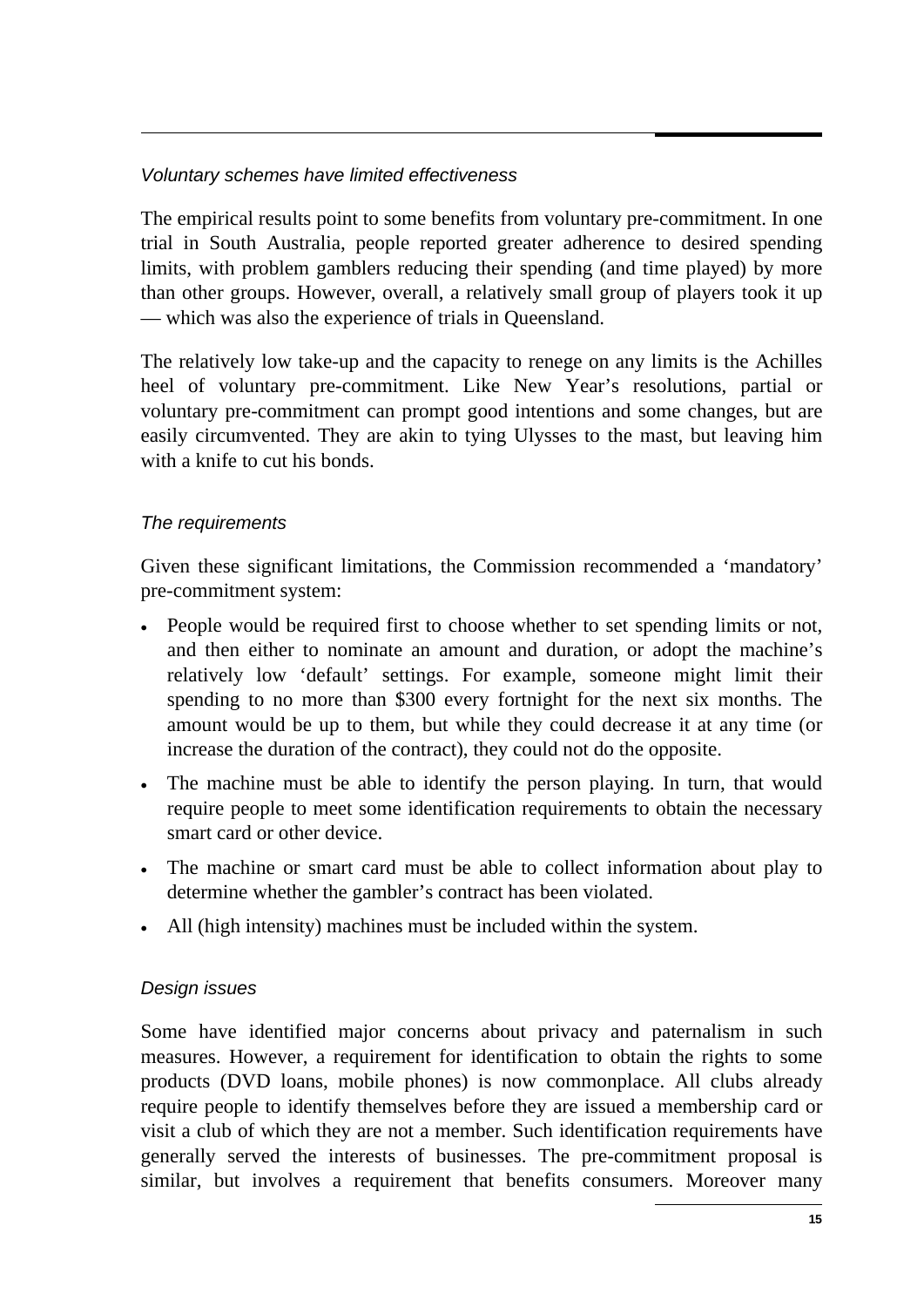recreational gamblers could gamble modestly without being part of the system (for example, by using a low value cash card without significant ID requirements or a machine in 'low-intensity' mode).

There are legitimate concerns about privacy whenever data are collected. However, such requirements are ubiquitous in modern society — such as for most financial transactions, tax, health care, the use of the internet and mobile phones. Under current gambling arrangements, many people are part of card-based loyalty schemes that identify them and record their transactions. Under pre-commitment, information would be collected and stored under the control of the body that monitors machine revenues and functioning (currently, private technology companies contracted to government). No government need have access to the information.

Far from being paternalistic, pre-commitment is a mechanism to ensure consumer sovereignty. Gamblers get enhanced choice because they have an ability to set their own limits at a time when they are most rational, to control their behaviour during their more irrational times. Gamblers could choose high limits and never alter them, or they could choose low ones. But no one would be telling them how they had to play — the spectre of 'big brother' is a contrived one.

Some have argued that while pre-commitment might help 'normal' gamblers acquire greater control, it would not work for 'addicted' problem gamblers whose resistance to gambling is generally weak. However, clinical and research evidence shows that people with impulse control difficulties do have periods of lucidity and experience regret and guilt over past gambling behaviour. (Guilt is a key characteristic of problem gambling behaviour and one of the items used to test its presence in screening questionnaires.)

That said, such gamblers can become desperate to gamble, so that an effective pre-commitment scheme must minimise the risks of them evading their self-imposed limits. For example, card swapping was significant in the Nova Scotia trials. However, this could be simply countered by requiring gamblers to identify themselves before receiving cheques for major prizes.

It has also been asserted by the gaming industry that gamblers would simply shift from pokies to other gambling forms. However, this is again not supported by evidence. Major changes to gaming machines (including the adoption of pre-commitment technology) were introduced in Norway from 2006 to 2009. These significantly curtailed 'slot machine' participation rates. But there was no increase in participation in any other gambling form, including no evident shift to online gambling and 'help line' calls declined significantly.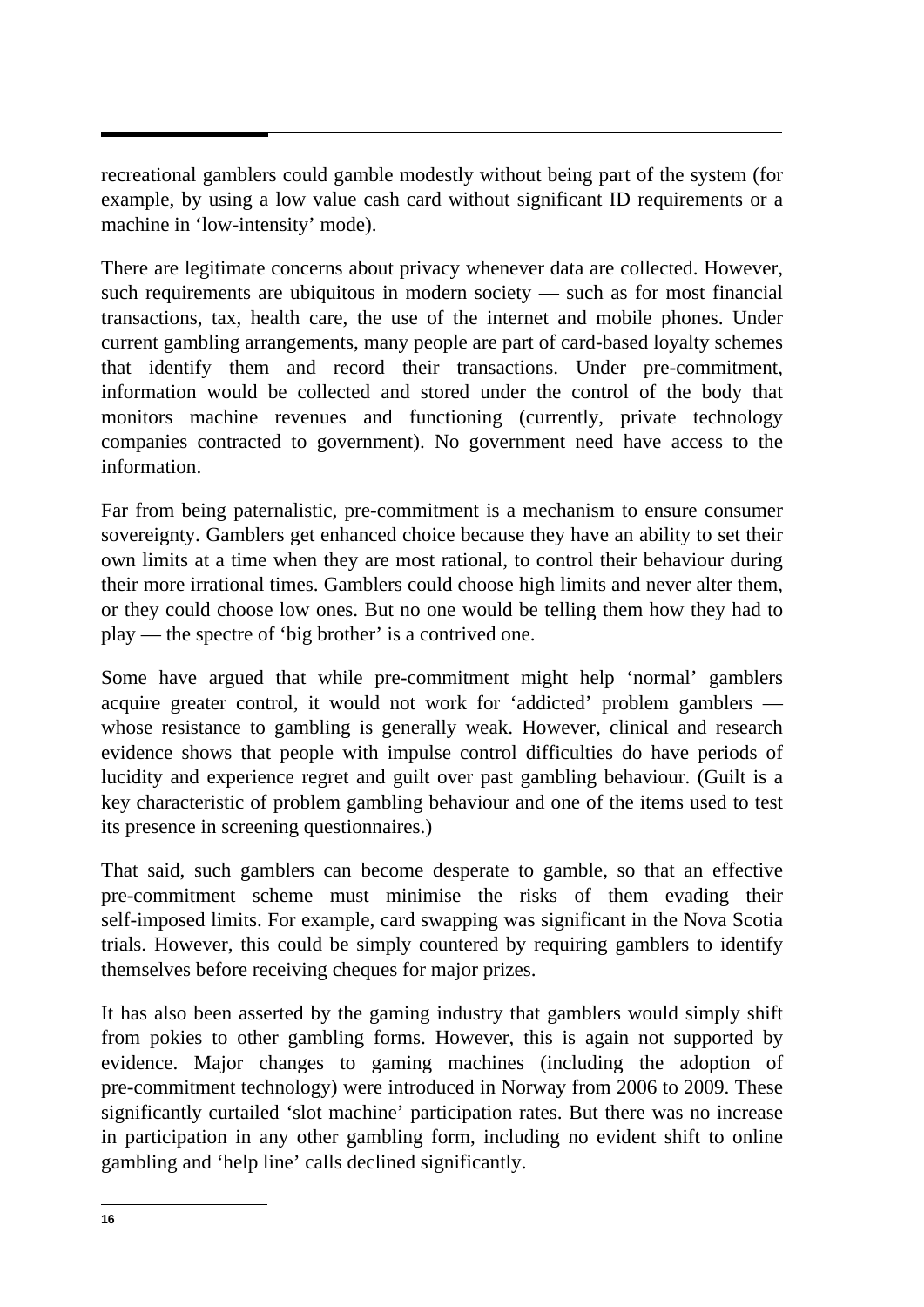#### *What about the costs?*

Like other policies that aim to improve public health or increase consumer safety, there are both benefits and costs. Pre-commitment would require changes to gaming machines, devices such as smart cards that people would use when playing, and the upgrading of central monitoring systems in some jurisdictions to allow the two-way passage of information between the system and gaming machines. The industry has claimed that these costs would be prohibitive, amounting to billions of dollars. However, the costs would depend greatly on the period over which the system is implemented.

There would be significant costs with the *rapid* implementation of pre-commitment — an overnight change has been implicitly assumed in the industry's estimates because it would require the premature scrapping of many relatively new gaming machines or costly retrofitting. Rapid change would also entail practical difficulties, given constraints on the gaming industry undertaking large numbers of retrofits. Effective pre-commitment would also require the development of appropriate national standards, which would inevitably take some time. (A new national set of gaming machine standards would over time significantly reduce the regulatory burdens experienced by the manufacturers, which have had to modify machines for each jurisdiction for sometimes trivial variations in their standards.)

The Commission accordingly proposed a staged implementation of pre-commitment, such that capacities for it would be introduced at the time of machine manufacture (at low incremental cost), with that functionality switched on later, in line with the normal turnover of machines. We also envisaged that small clubs and hotels with few machines and low usage would face a slower transition.

Sometimes it is asserted that unemployment would also represent a major cost. The Commission judges this to be unlikely. Staff in clubs and other gambling venues have skills valued in the hospitality sector. The sector has drawn attention to impending staff shortages. Modelling commissioned by the gaming machine industry also found that reductions in gambling would not have adverse employment effects.

That said, there is no doubt that pre-commitment and other measures targeted at excessive spending — such as \$1 bet limits and limits on how much cash can be loaded into a machine at one time — would have a significant impact on industry revenue, given the high share coming from problem and 'at risk' gamblers, at whom they are targeted. But this is not a reason to forgo reforms that would be generally beneficial, and has not stopped other reforms with distributional implications. The club industry has tried to position itself as a special case, given its community-based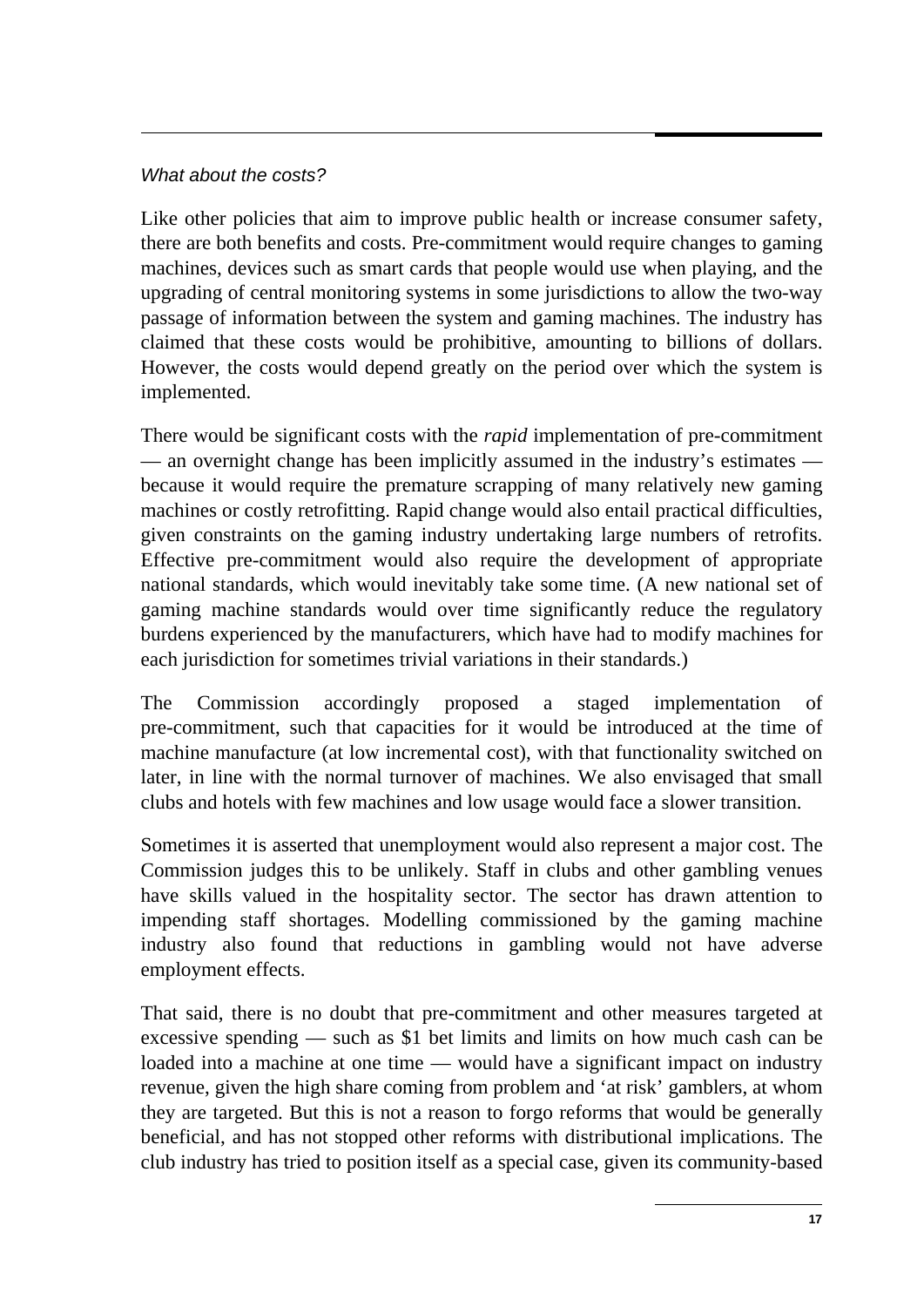activities. But the evidence suggests that only a small proportion of most clubs' gambling revenue tends to be devoted to genuinely 'public benefit' causes (and, in any case, the concessional tax treatment of this revenue potentially displaces government spending of the same kind).

## **The way forward**

Evidence is a decisive factor in good policymaking, though its use involves more nuances in the social arena. The Commission's approach to gambling reform was to gather evidence from disparate sources about what may work and how people behave, while taking into account the risks of both action and inaction.

In this spirit, we recognised the value of creating a regulatory system that is adaptable, flexible and efficient. A key aspect of implementing pre-commitment is the development of a versatile technology platform that would reduce the costs of any major subsequent regulation of machine design features. This enabling technological shift should be the prime focus of policy change. Pre-commitment is a useful initiative for lowering harm, but it is not a silver bullet and should be seen as part of a package of measures. A new technology platform would allow the low-cost tweaking of policies to achieve their maximum impact.

Technology in the gaming industry is already heading towards systems in which the central features of gaming machines can be configured remotely. That could include their settings for lines, credits, cash input levels, denomination, bets size, button push speeds and many other aspects of their design. It would allow regulators to introduce regulated changes to machines without costs to venues. This is already possible to some extent in Queensland, which changed the cash input amount remotely. Such a technology platform also has potential commercial benefits (such as the capacity for quicker changeover of games, multiplayer games, and cashless gambling).

Evidence-based policy-making also recognises that it is hard to design all aspects of a policy optimally in one go, particularly in complex areas of social policy. Pre-commitment is a significant policy initiative that must confront many choices about specific design features. Getting the detail right can be crucial to achieving a system that is cost-effective. Matters such as sign-up and ID requirements, protection of privacy, the choice of 'safe play' options, the appropriate defaults for limits, and measures to stop people borrowing others' identities, are all relevant to its success as a consumer protection and harm minimisation measure. For that reason, the Commission proposed that the Australian Government sponsor trials in a distinct region (it could be the whole of Tasmania), to identify the best parameters.